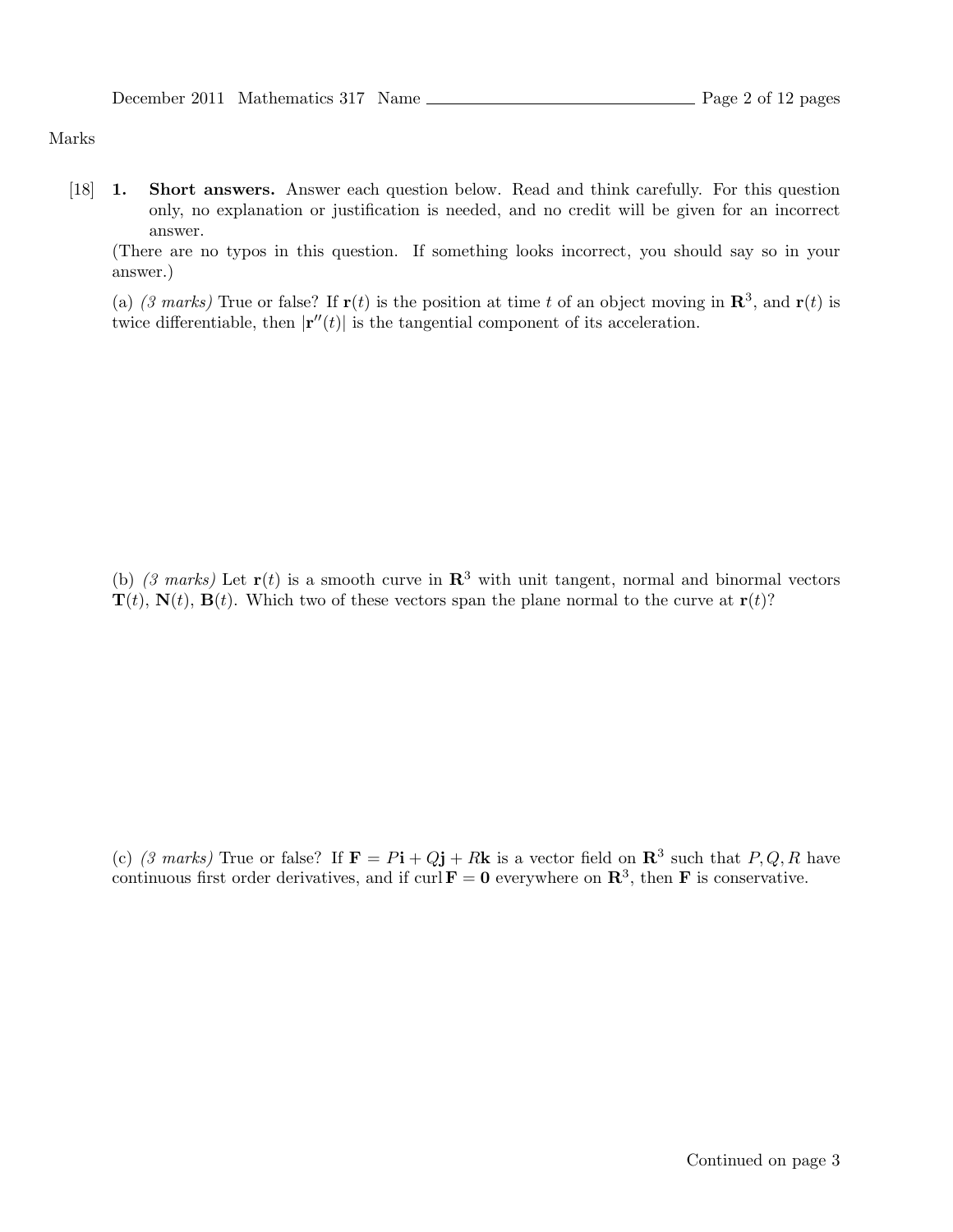(d) (3 marks) True or false? If  $\mathbf{F} = P\mathbf{i} + Q\mathbf{j} + R\mathbf{k}$  is a vector field on  $\mathbf{R}^3$  such that  $P, Q, R$  have continuous second order derivatives, then curl(div  $\mathbf{F}$ ) = 0.

(e) (3 marks) True or false? If **F** is a vector field on  $\mathbb{R}^3$  such that  $|\mathbf{F}(x, y, z)| = 1$  for all  $x, y, z$ , and if S is the sphere  $x^2 + y^2 + z^2 = 1$ , then  $\iint_S \mathbf{F} \cdot d\mathbf{S} = 4\pi$ .

(f) (3 marks) True or false? Every closed surface S in  $\mathbb{R}^3$  is orientable. (Recall that S is closed if it is the boundary of a solid region  $E$ .)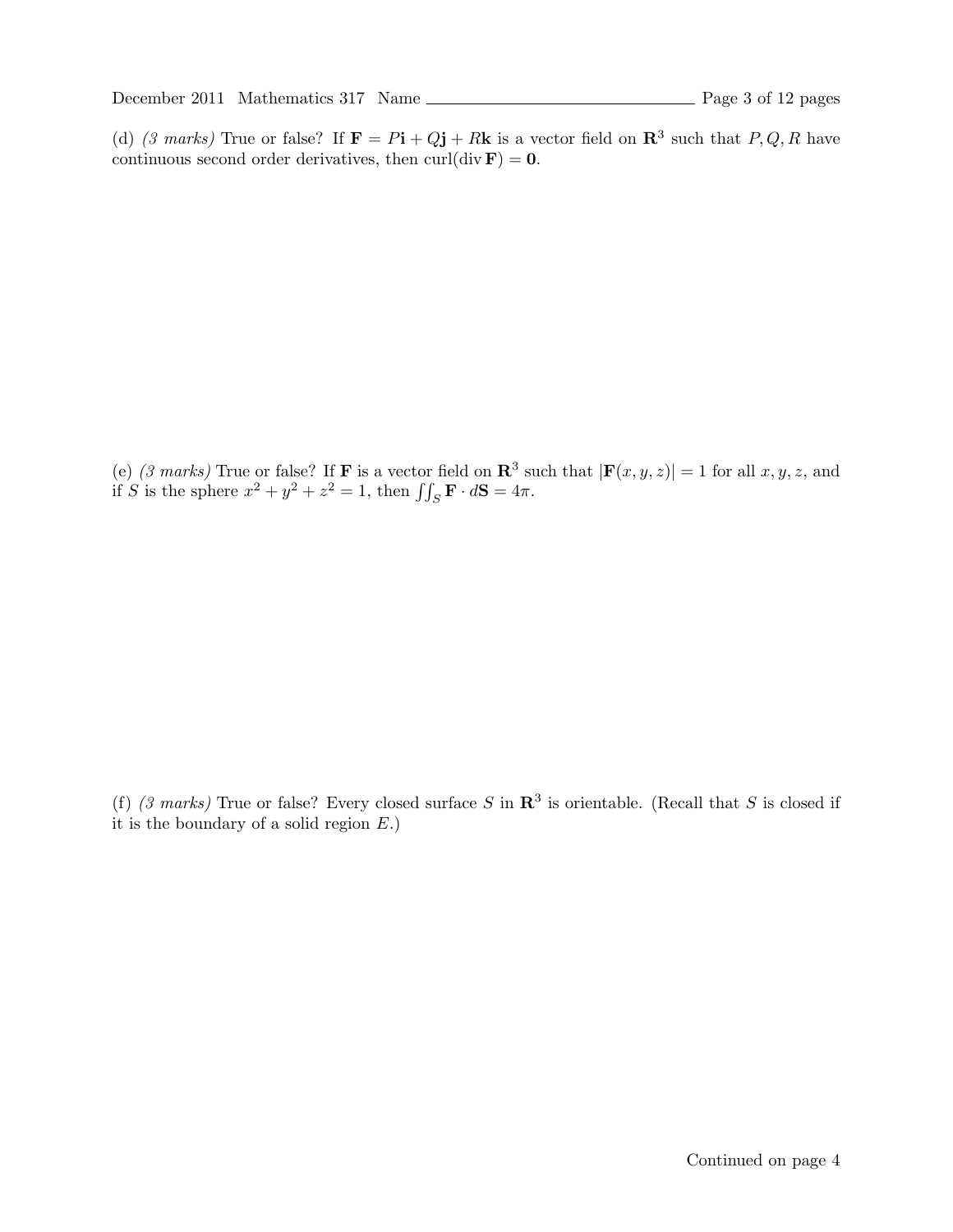- [12] **2.** A curve in  $\mathbb{R}^3$  is given by the vector equation  $\mathbf{r}(t) = \langle 2t \cos t, 2t \sin t, \frac{t^3}{2} \rangle$  $\frac{1}{3}$ .
	- (a) (6 marks) Find the length of the curve between  $t = 0$  and  $t = 2$ .

(b) (6 marks) Find the parametric equations of the tangent line to the curve at  $t = \pi$ .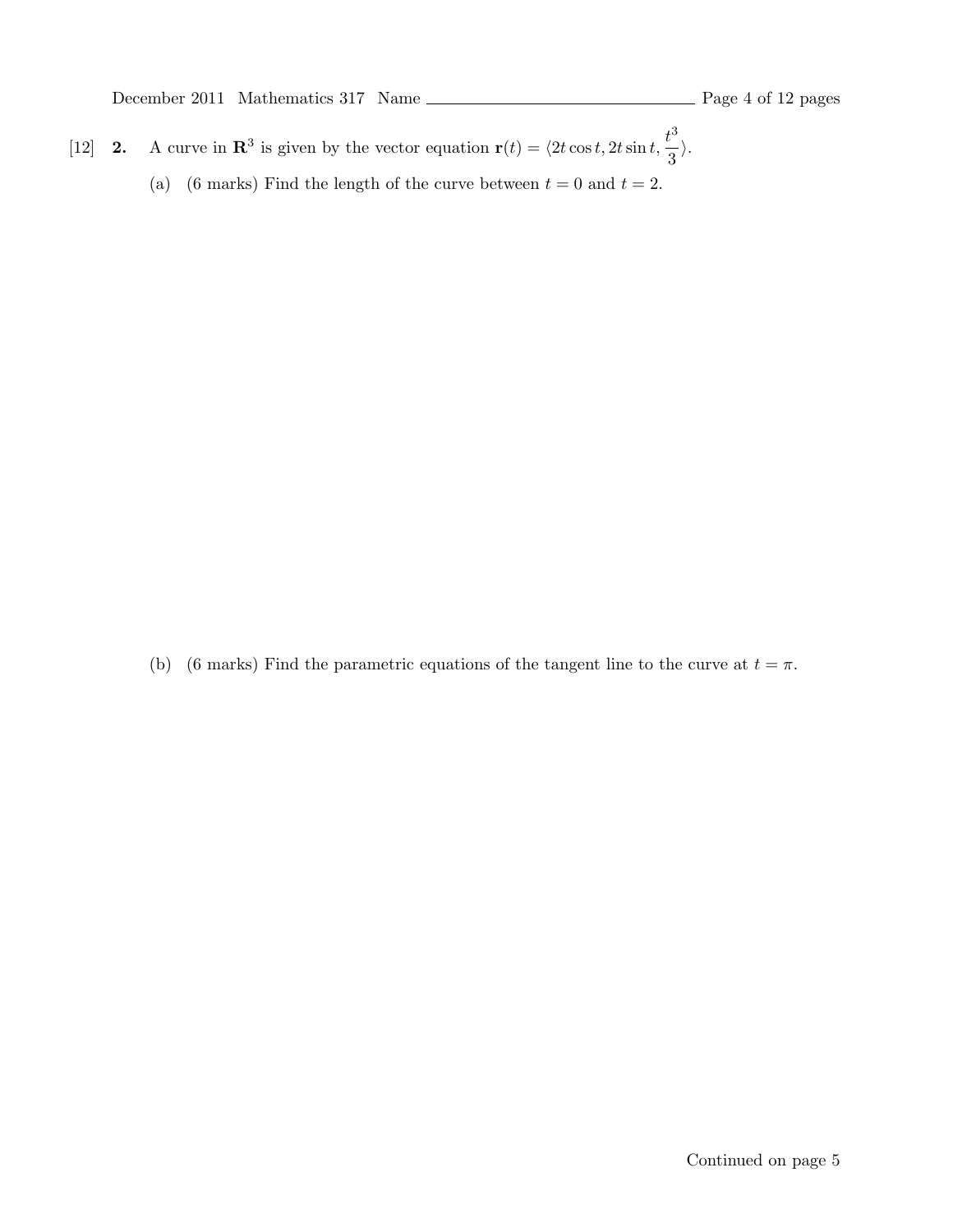[10] **3.** Let C be the curve in  $\mathbb{R}^2$  given by the graph of the function  $y = \frac{x^3}{2}$  $\frac{1}{3}$ . Let  $\kappa(x)$  be the curvature of C at the point  $(x, x^3/3)$ . Find all points where  $\kappa(x)$  attains its maximal values, or else explain why such points do not exist. What are the limits of  $\kappa(x)$  as  $x \to \infty$  and  $x \to -\infty$ ?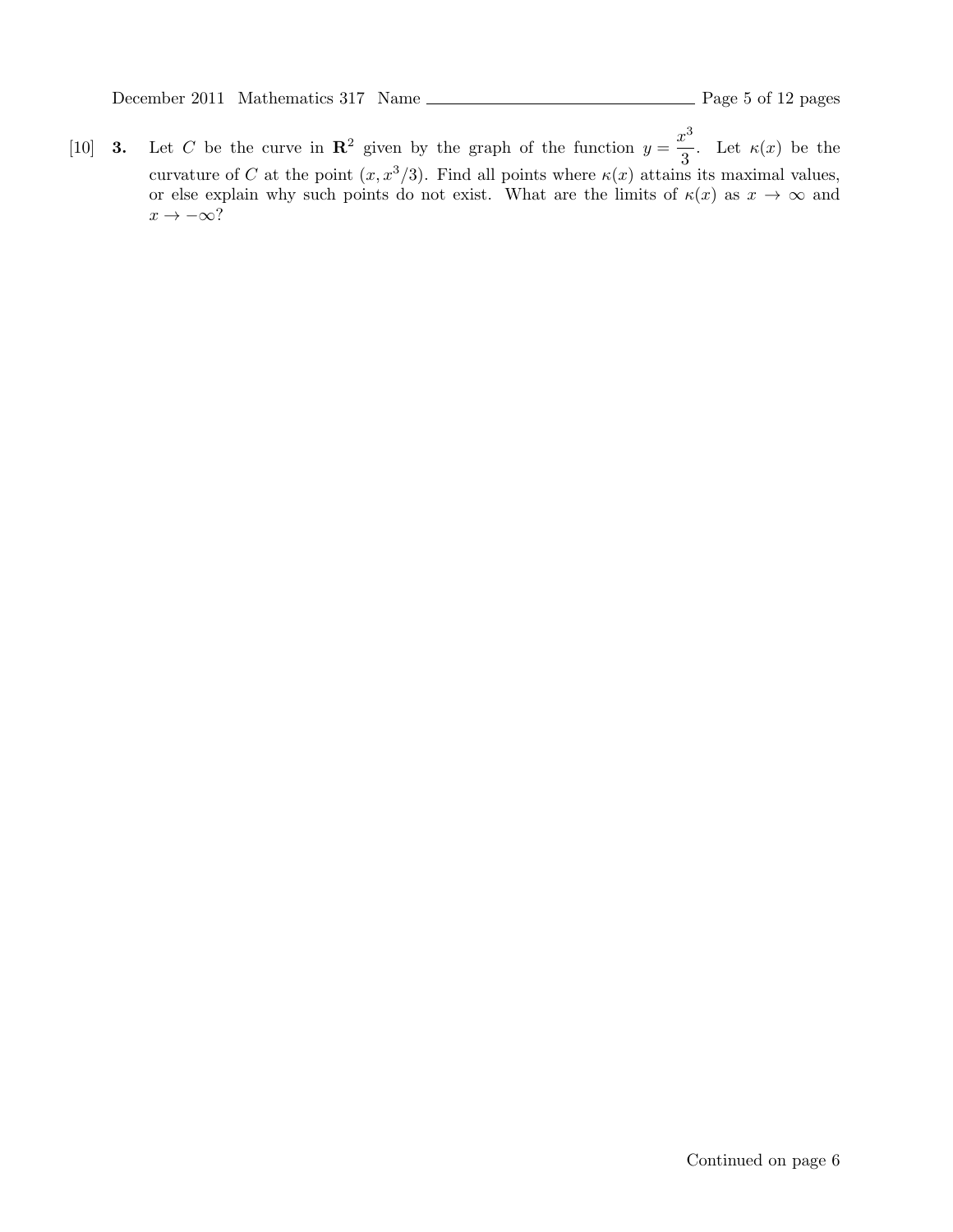- [16] 4. Evaluate the line integrals below. (Use any method you like.)
	- (a) (8 marks)  $\int_C (x^2 + y) dx + x dy$ , where C is the arc of the parabola  $y = 9 x^2$  from (-3, 0) to (3, 0).

(b) (8 marks)  $\int_C \mathbf{F} \cdot \mathbf{n} ds$ , where  $\mathbf{F}(x, y) = 2x^2 \mathbf{i} + ye^x \mathbf{j}$ , C is the boundary of the square  $0 \le x \le 1$ ,  $0 \le y \le 1$ , and **n** is the unit normal vector pointing outward.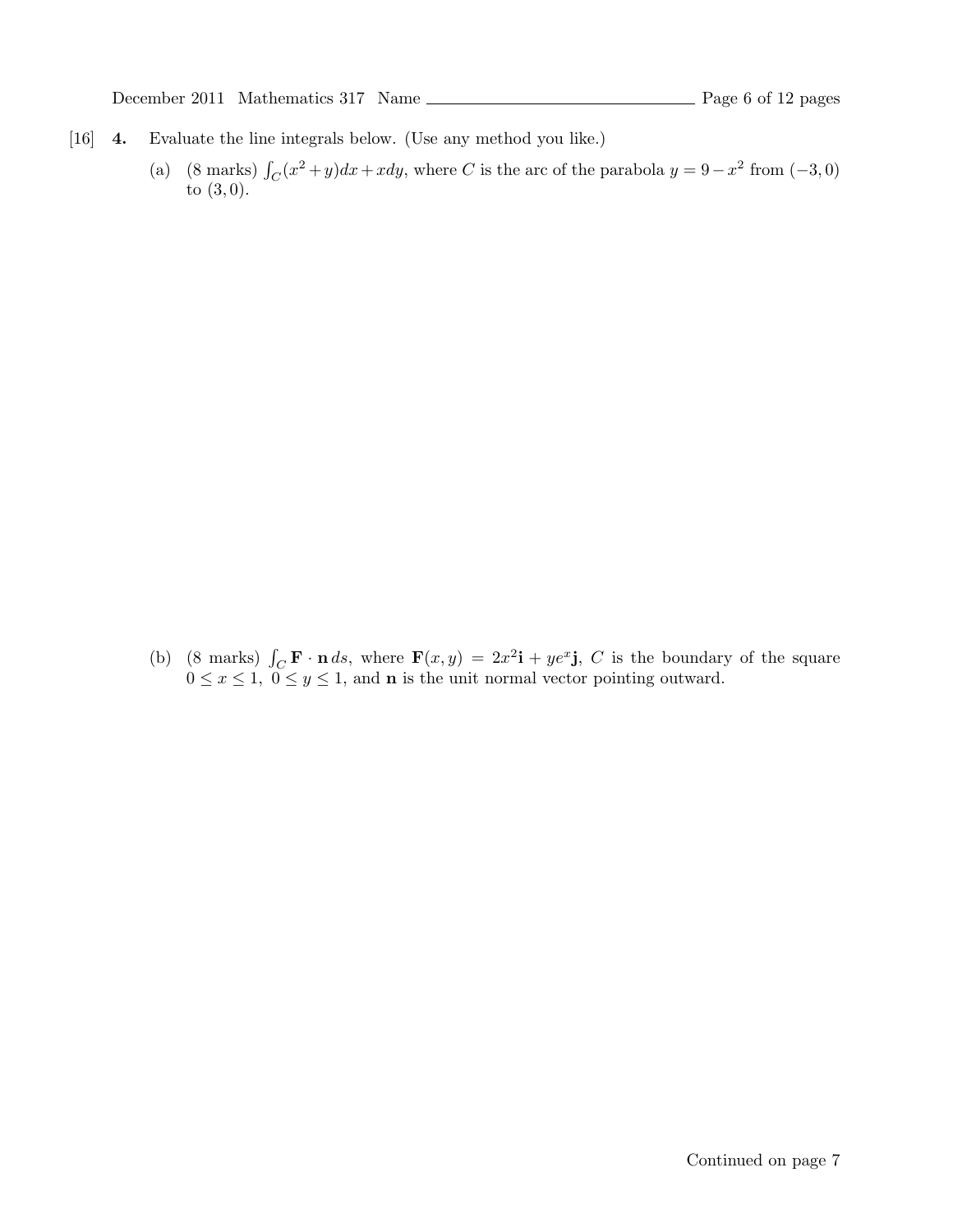December 2011 Mathematics 317 Name Page 7 of 12 pages

- [10] **5.** Let f be a function on  $\mathbb{R}^3$  such that all its first order partial derivatives are continuous. Let S be the surface  $\{(x, y, z): f(x, y, z) = c\}$  for some  $c \in \mathbb{R}$ . Assume that  $\nabla f \neq 0$  on S. Let **F** be the gradient field  $\mathbf{F} = \nabla f$ .
	- (a) (4 marks) Let  $C$  be a piecewise smooth curve contained in  $S$  (not necessarily closed). Must it be true that  $\int_C \mathbf{F} \cdot d\mathbf{r} = 0$ ? Explain why.

(b) (6 marks) Prove that for any vector field  $\mathbf{G}$ ,

$$
\iint_{S} (\mathbf{F} \times \mathbf{G}) \cdot d\mathbf{S} = 0.
$$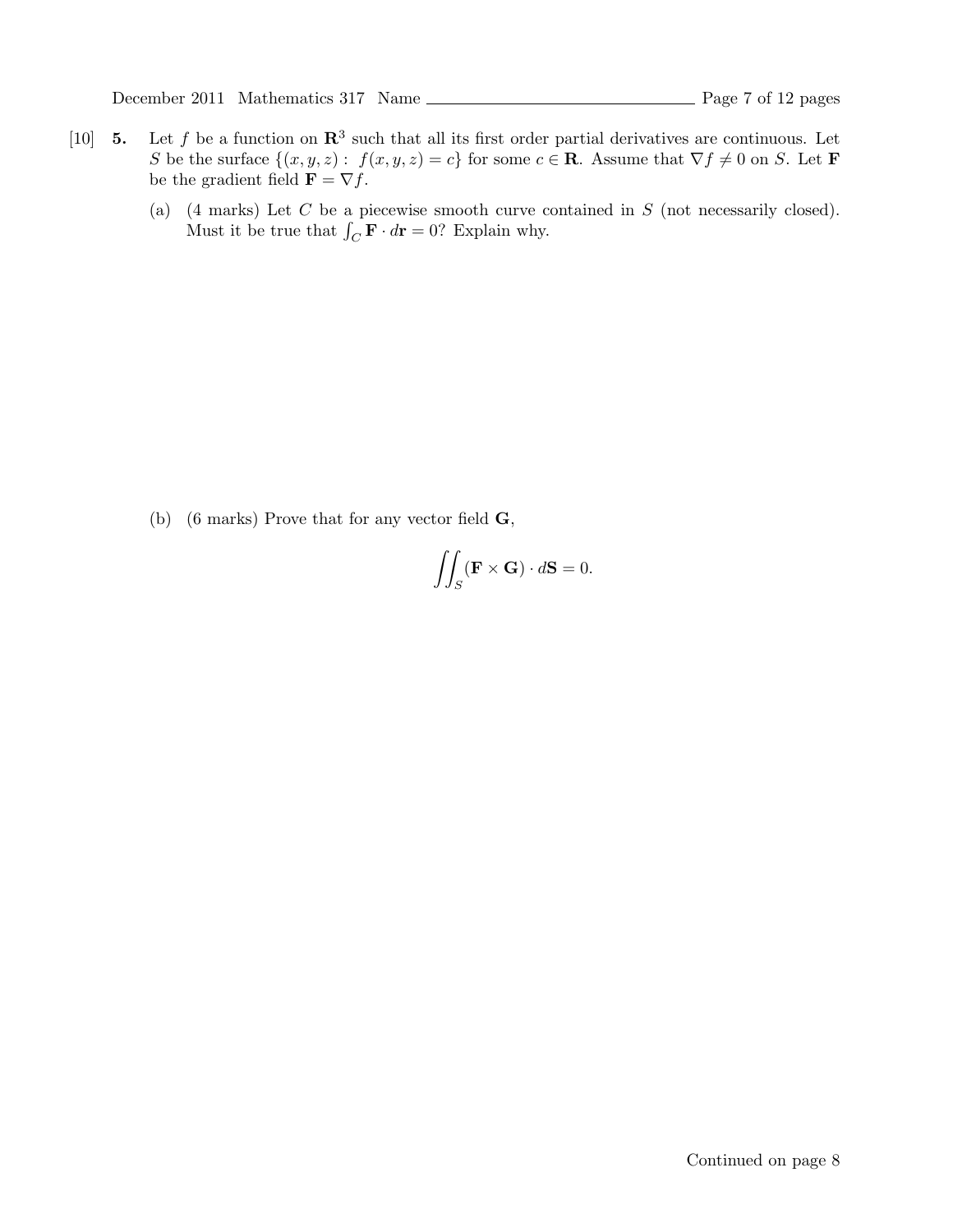[10] **6.** Let  $\mathbf{F} = (2y + 2)\mathbf{i}$  be a vector field on  $\mathbf{R}^2$ . Find an oriented curve C from  $(0,0)$  to  $(2,0)$  such that  $\int_C \mathbf{F} \cdot d\mathbf{r} = 8.$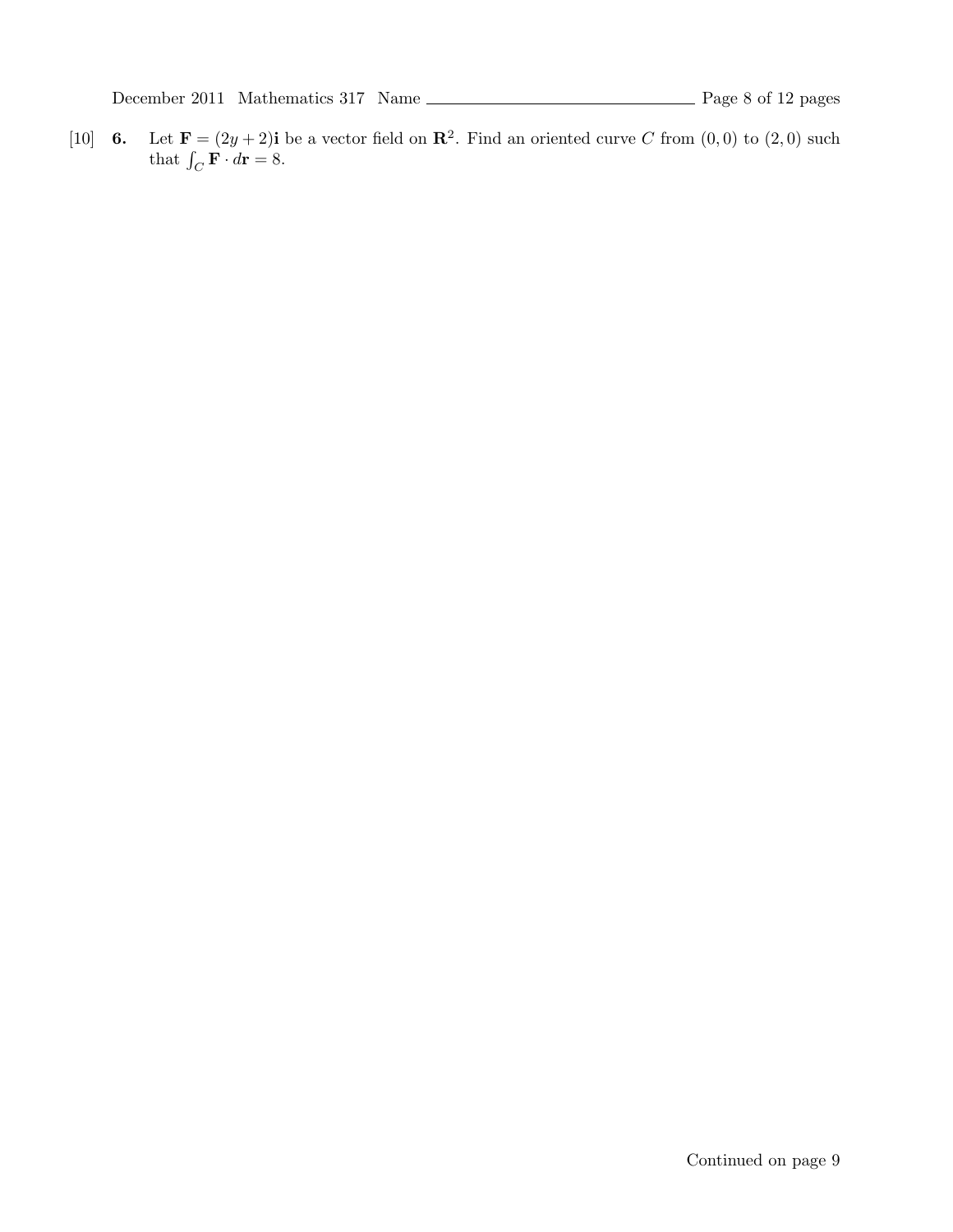- [24] 7. Evaluate the surface integrals. (Use any method you like.)
	- (a)  $(8 \text{ marks}) \int$ S  $z^2 dS$ , if S is the part of the cone  $x^2 + y^2 = 4z^2$  where  $0 \le x \le y$  and  $0 \leq z \leq 1$ .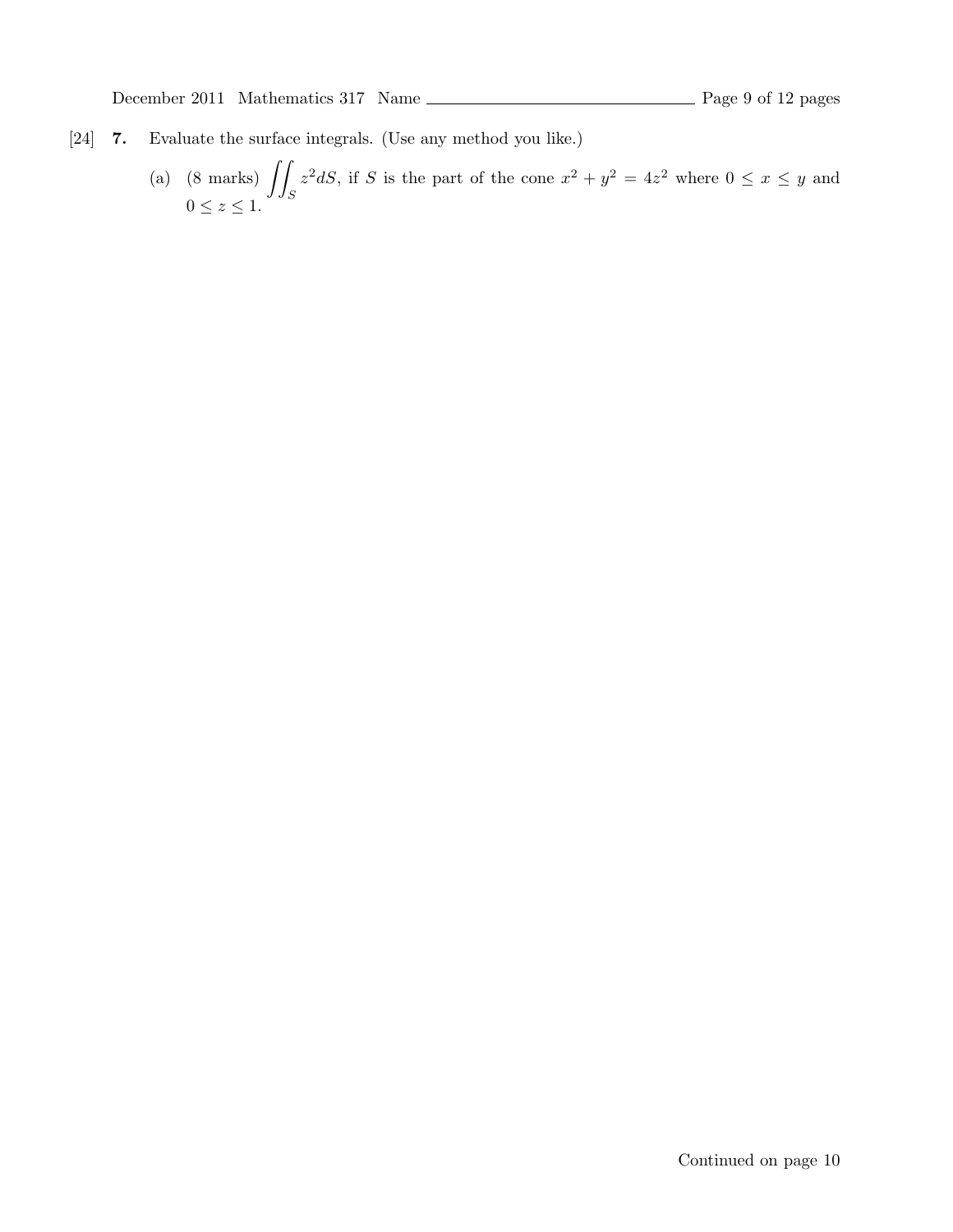(b)  $(8 \text{ marks}) \int$ S  $\mathbf{F} \cdot d\mathbf{S}$ , if  $\mathbf{F} = z\mathbf{k}$  and S is the rectangle with vertices  $(0, 2, 0), (0, 0, 4),$  $(5, 2, 0), (5, 0, 4)$ , oriented so that the normal vector points upward.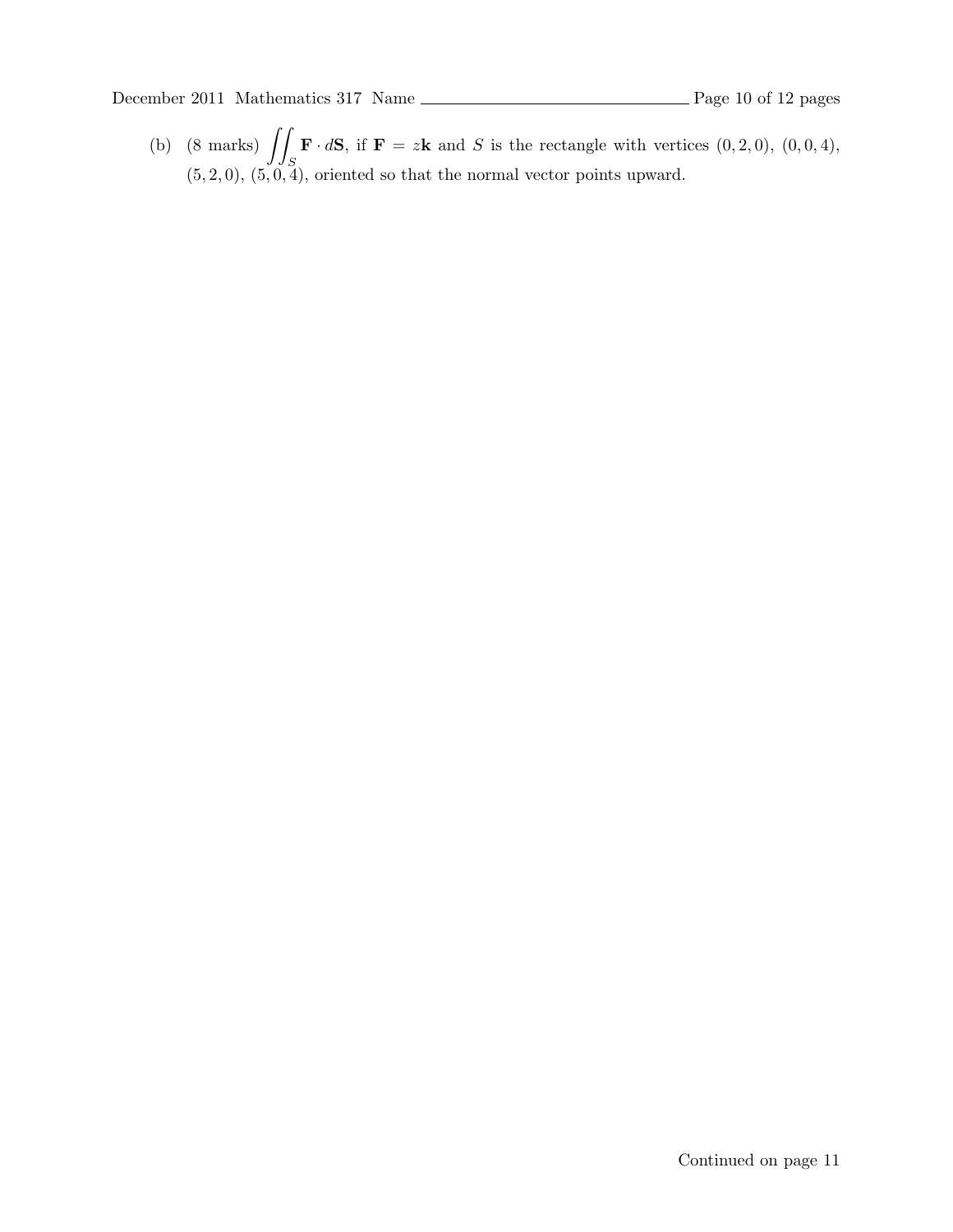(c)  $(8 \text{ marks}) \int$ S  $\mathbf{F} \cdot d\mathbf{S}$ , where  $\mathbf{F} = (y - z^2)\mathbf{i} + (z - x^2)\mathbf{j} + z^2\mathbf{k}$  and S is the boundary surface of the box  $0 \le x \le 1, 0 \le y \le 2, 0 \le z \le 3$ , with the normal vector pointing outward.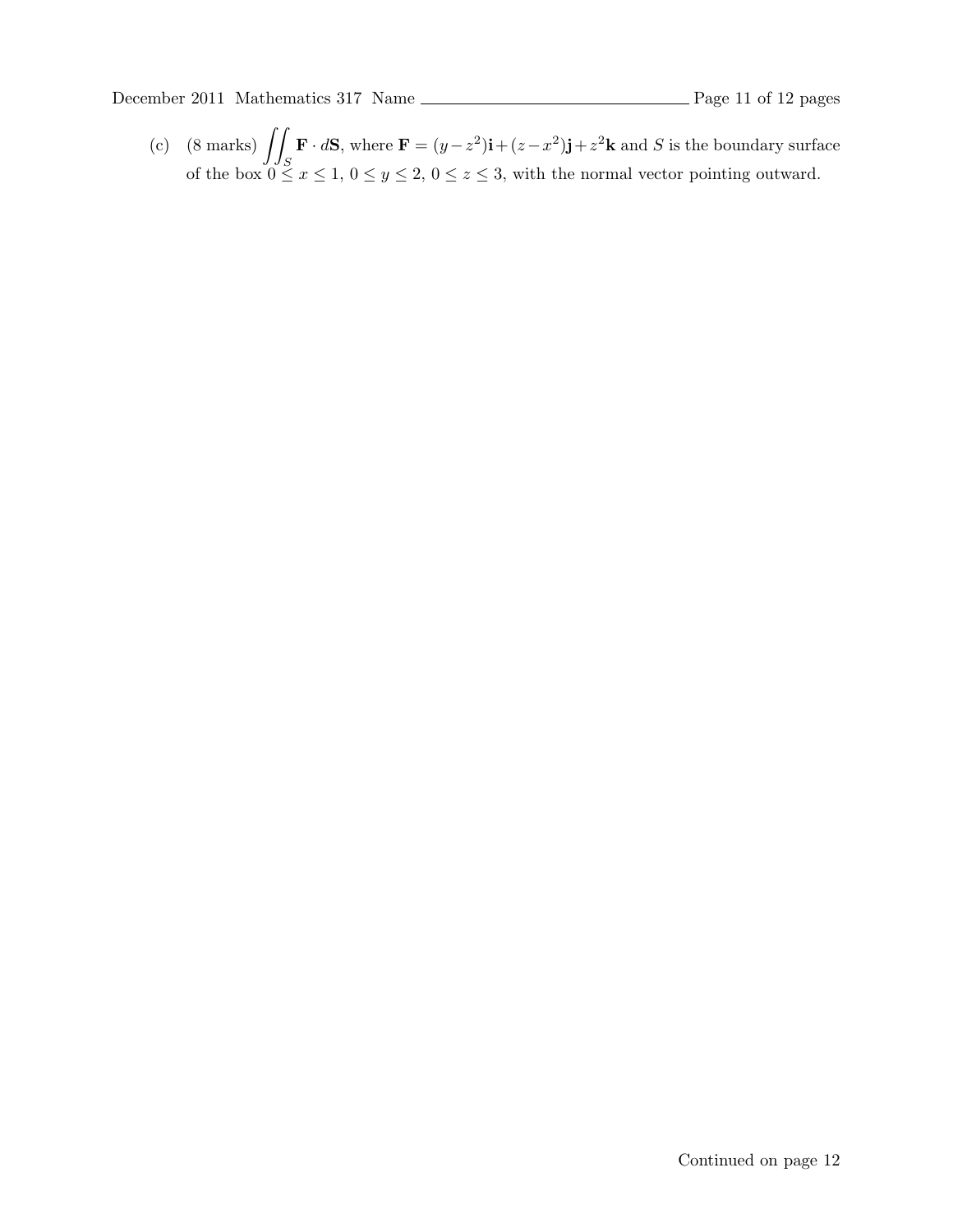(Use this blank page if you need more space.)